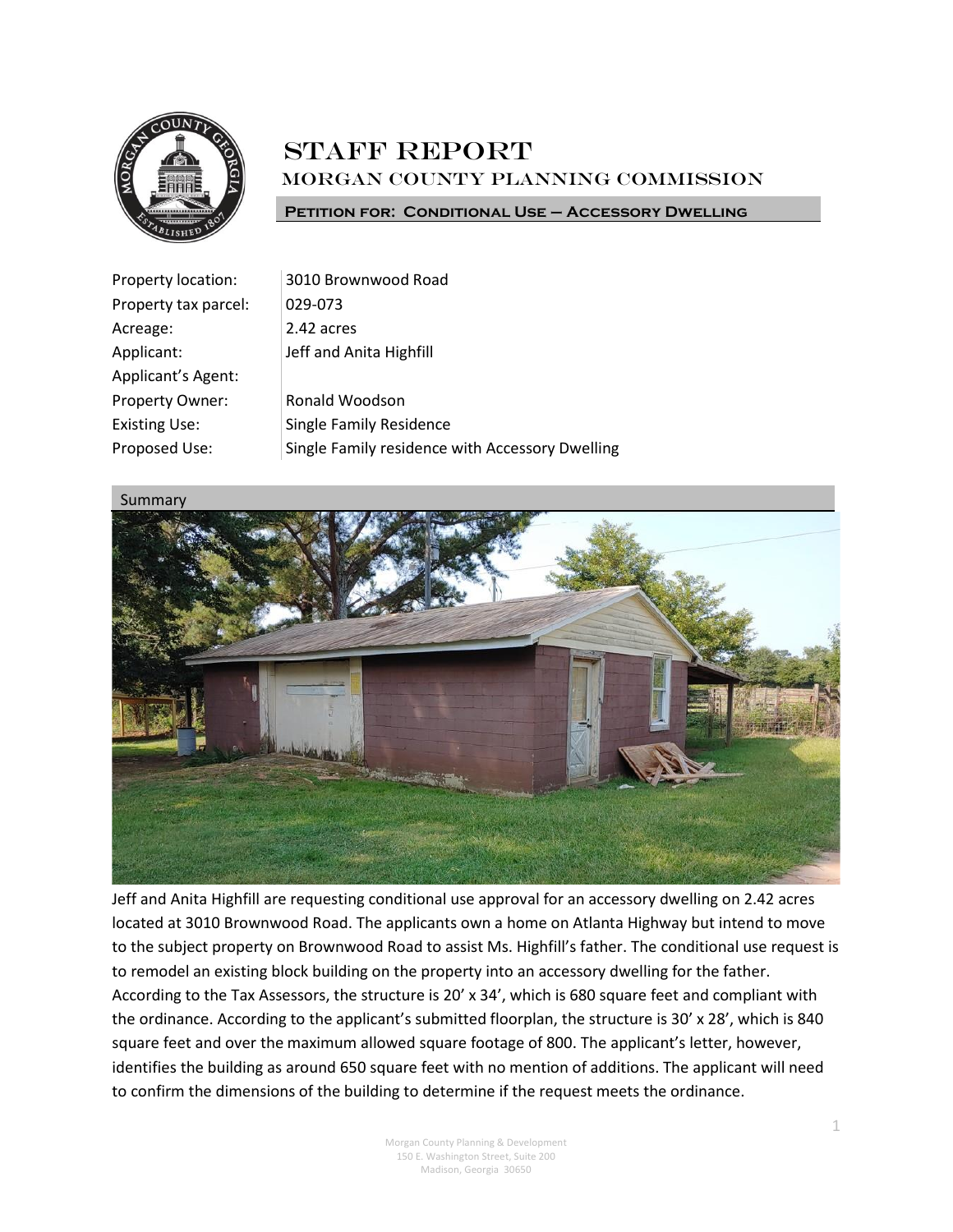A front porch is identified on the plan, but no dimensions are given. The porch and a covered shed on the side, if kept, should be included in the 1,000 total square feet maximum. The applicant will need to provide the dimensions of the porch and shed.



The building is located in front of the house by the driveway. The applicants stated on their application that the building already has electricity and water. As of the writing of the staff report, the applicants had not responded to an email asking whether the building shared the same electrical meter. No mention has been made about a septic tank. The shared driveway is existing. If approved, the same address would be assigned to the accessory dwelling.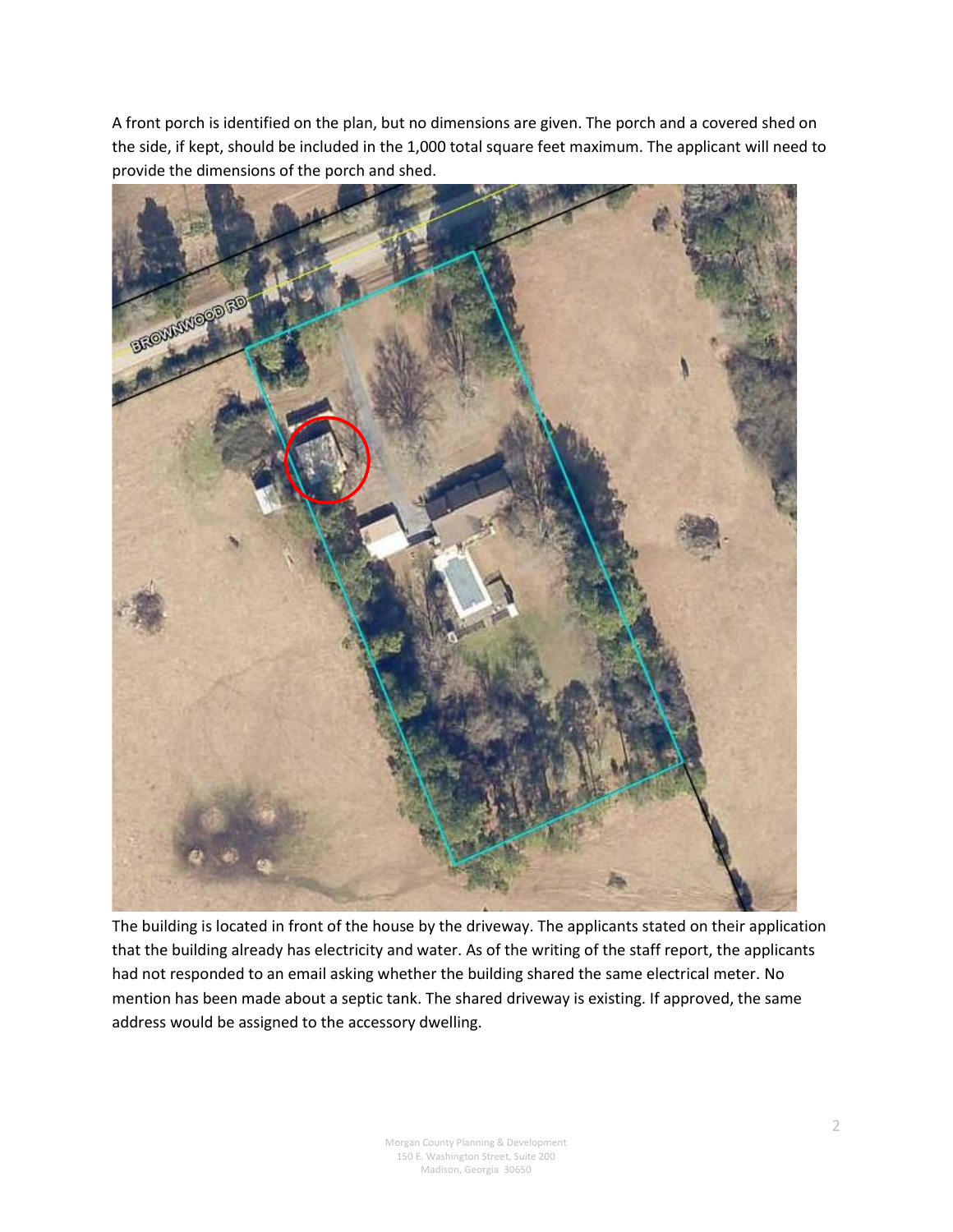

The existing house has siding with shutters. The accessory dwelling is currently not aesthetically compatible with the primary dwelling. The applicants need to identify how they intend to make the design of the dwellings consistent.

## Criteria for Consideration

Section 21.3.1 Required Findings from Conditional Use Approval from the Morgan County Zoning Ordinance:

- 1. Adequate provision is made by the applicant to reduce any adverse environmental impacts of the proposed use to an acceptable level;
- 2. Vehicular traffic and pedestrian movement on adjacent streets will not be substantially hindered or endangered;
- 3. Off-street parking and loading, and the entrance to and exit from such parking and loading, will be adequate in terms of location, amount and design to service the use;
- 4. Public facilities and utilities are capable of adequately serving the proposed use;
- 5. Granting the request would not be an illogical extension of a use which would introduce damaging volumes of (1) agricultural, (2) commercial, (3) industrial, or (4) high density apartment use into a stable neighborhood of well-maintained single family homes, and likely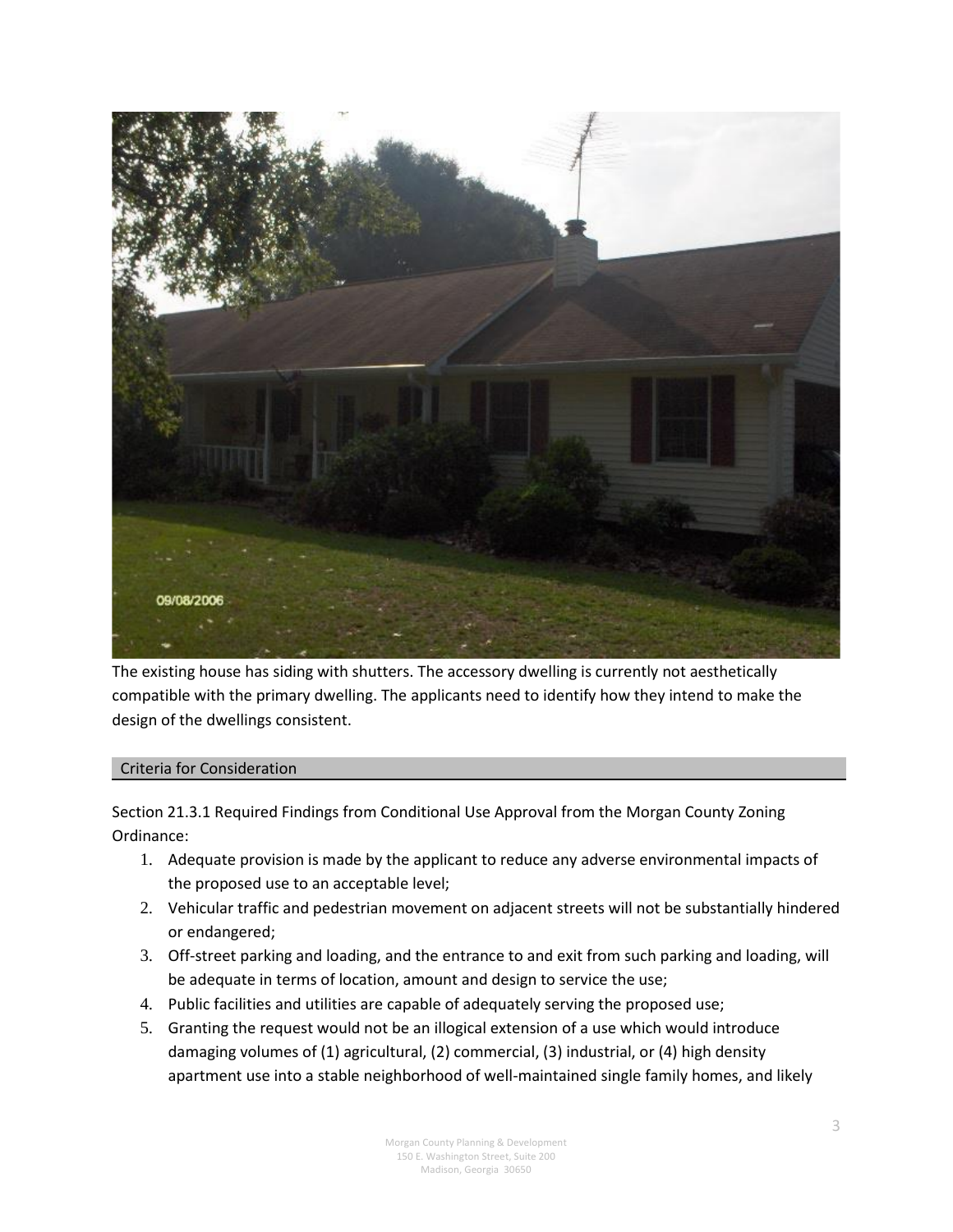lead to decreasing surrounding property values, neighborhood deterioration, spreading of blight, and additional requests of a similar nature which would expand the problem;

- 6. Granting the request would not lead to congestion, noise and traffic hazards or overload public facilities, current or planned;
- 7. Granting the request would conform to the general expectation for the area population growth and distribution according to the Comprehensive Land Use Plan;
- 8. Granting the request would not lead to a major negative change in existing (1) levels of public service, (2) government employees or (3) fiscal stability;
- 9. Granting the request would not have a "domino effect," in that it becomes the opening wedge for further rapid growth, urbanization or other land-use change beyond what is indicated in the Comprehensive Land Use Plan.

## Staff Comments

Staff's biggest concern is confirmation of the square footage to determine if the application meets the regulations. Additional information needed from the applicant is whether the attached shed will stay and the size of the porch. If the dwelling is 680 square feet, then either would probably work within the 1,000 square foot maximum, but not both. Confirmation is also needed regarding the electrical meter, the septic system and the appearance of the accessory dwelling. It should be noted that the attached shed is currently within the side setback.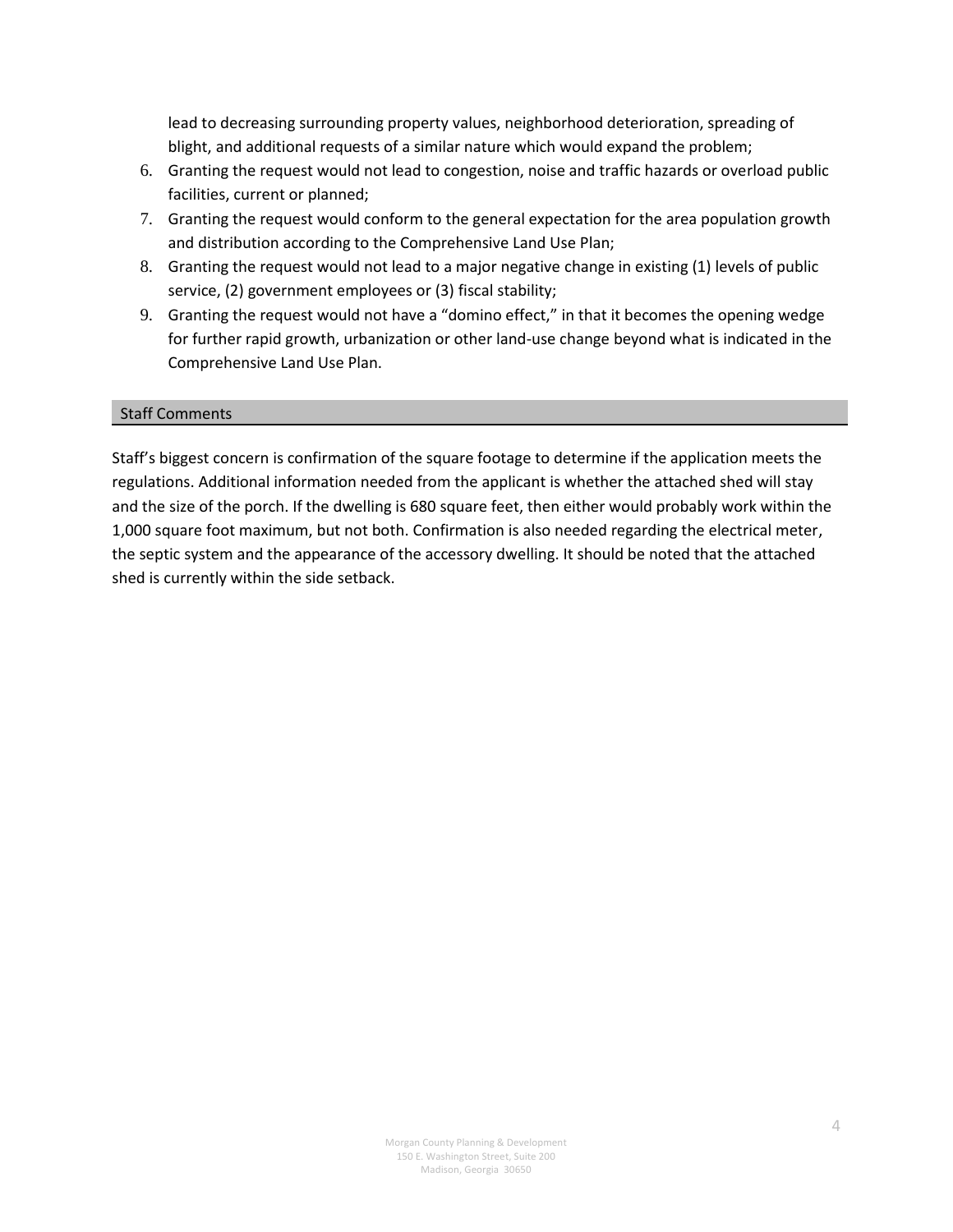## **Allison Stover**

| From:    | Anita Highfill <anitahi@me.com></anitahi@me.com> |
|----------|--------------------------------------------------|
| Sent:    | Thursday, June 17, 2021 4:36 PM                  |
| To:      | <b>Allison Stover</b>                            |
| Cc:      | anitahighfill@bellsouth.net; Jeff Highfill       |
| Subject: | Conditional Use Permit for 3010 Brownwood Rd     |

To the Morgan County Planning Commission:

We are requesting a Conditional Use Permit for 3010 Brownwood Road Madison, Ga.

Due to my dad having health issues that have significantly increased within the last year. He has lung issues having been diagnosed with pulmonary fibrosis requiring oxygen, is in stage 3 renal failure, insulin diabetic and has had heart related issues that required a heart valve replacement in October 2019. He is currently getting ready to have a pacemaker in July as his heart function we just found out is declining as well. Because of all the afore mentioned we would like to convert a shop on his property to a in-law suite for him. We would be able to take care of him, yet give him some privacy still as well. We would move into his current residence.

The shop already has power and water due to it being used as a workshop & storage area. It's currently approximately 650sqft.

We have filled out the paperwork and paid the \$300 fee. We have a plat of the property attached to the application, as well as a concept plan.

Thank you all very much !

Anita Highfill

Sent from my iPhone

Georgia Open Records Act: Under Georgia law, all information, including e-mail, written letters, documents and phone messages, sent to the County Board of Commissioners and County offices and employees is subject to Public Records law. This includes the sender's e-mail address, home address or phone number if shown in the message, the content of the message and any associated attachments to the mail.